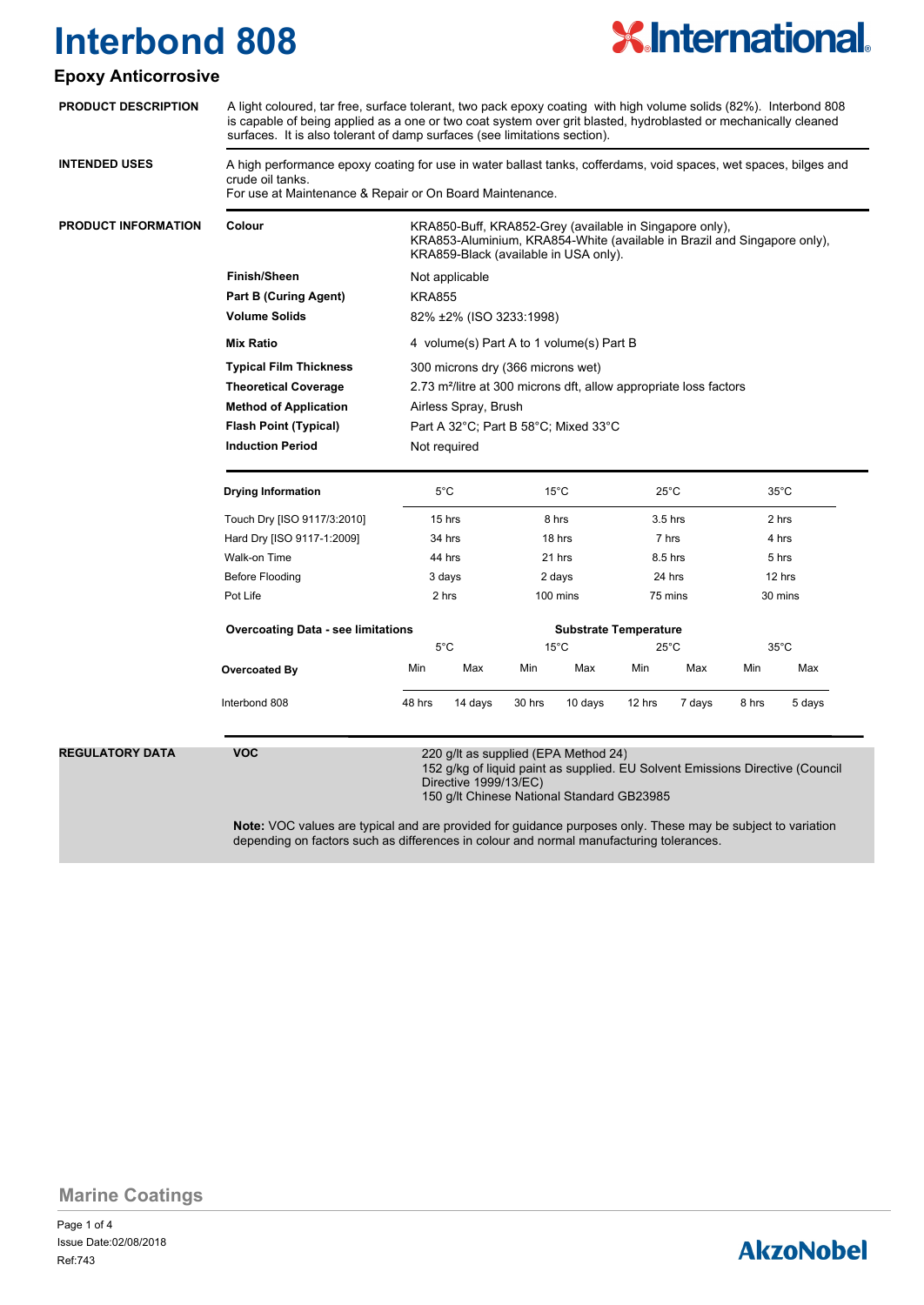

### **Epoxy Anticorrosive**

### **CERTIFICATION**

When used as part of an approved scheme, this product has the following certification:

• Food Contact - Carriage of Grain (NOHH)

Consult your International Paint representative for details.

Approvals issued by external bodies may be dependent upon formulation and/ or manufacturing site.

**SYSTEMS AND** Consult your International Paint representative for the system best suited for the surfaces to be protected.

**COMPATIBILITY**

**SURFACE PREPARATIONS**

Paint only clean surfaces. Remove all grease, oil, soluble contaminants and other foreign matter by "solvent cleaning" (SSPC-SP1).

#### **MAJOR REFURBISHMENT**

Abrasive blast clean to Sa2 (ISO 8501:1:2007) or hydroblast to International Paint hydroblasting standard HB2M/H (If abrasive blasting, the area should be fresh water washed prior to commencement).

#### **REPAIR/OBM**

Prepare areas of corrosion by mechanical cleaning to St3 (ISO 8501-1 : 2007) or hydroblast to International Paint Standard HB2M/H. Abrade surrounding intact area and feather the edges.

If overcoating large areas of aged two component coatings, the surfaces should be high pressure fresh water washed prior to application. Consult your International Paint representative for specific recommendations regarding two component coatings suitable for overcoating with Interbond 808. Interbond 808 should not be used to maintain or overcoat one component ballast coatings.

When applying Interbond 808 as a two coat scheme, Interbond 808 Aluminium must always be applied as the first coat.

**NOTE**

**For use in Marine situations in North America, the following surface preparation standards can be used: SSPC-SP6 in place of Sa2 (ISO 8501-1:2007) SSPC-SP3 or SSPC-SP11 in place of St3 (ISO 8501-1:2007)**

**Marine Coatings**

## **AkzoNobel**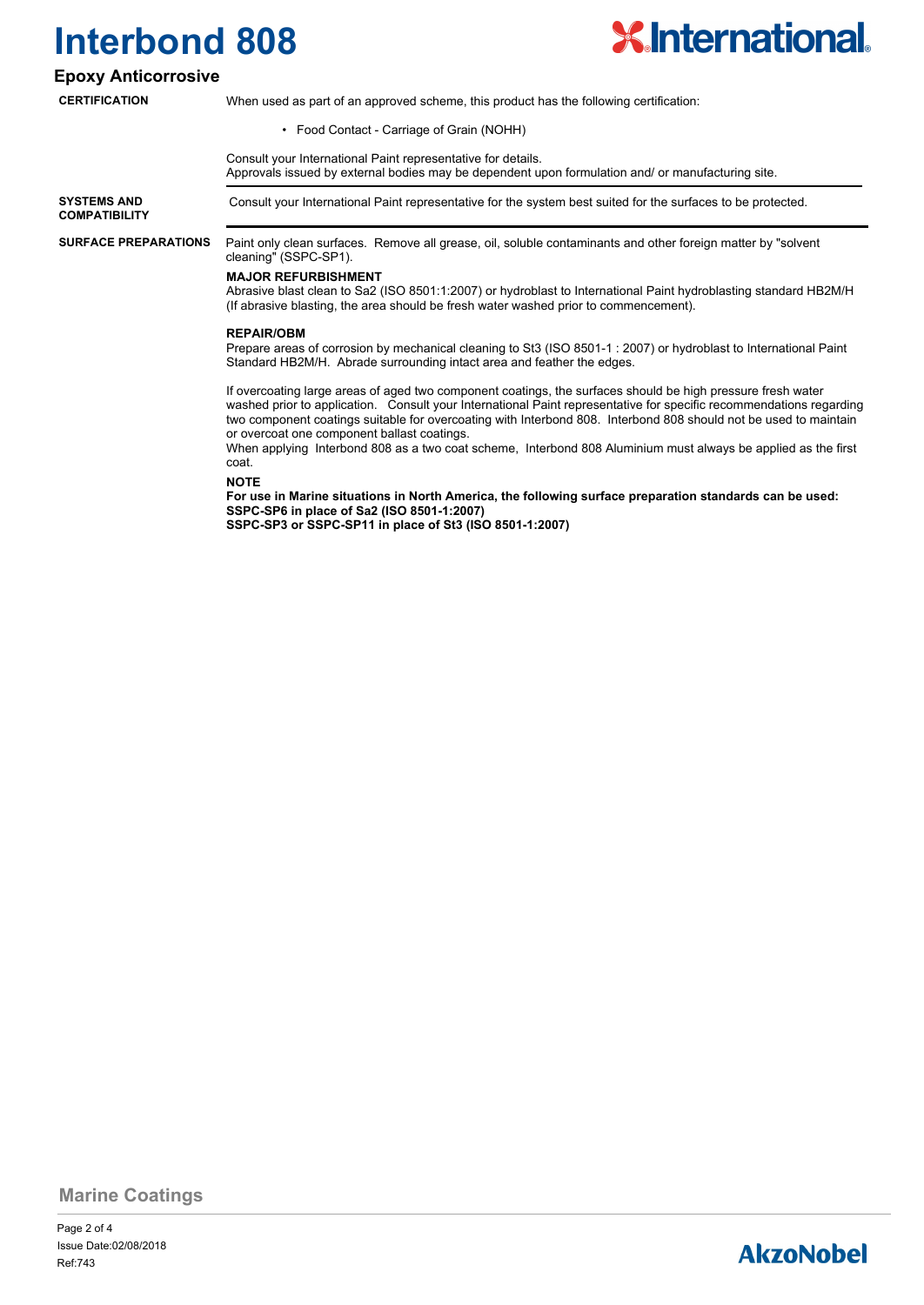

## **Epoxy Anticorrosive**

| <b>APPLICATION</b>                |                                                                                                                                                                                                                                                                                                                                                                                                                                                                                                                                                                                                                                                                                                                                                                                                                                                                                                                                                                                                                                                                                |  |  |  |  |
|-----------------------------------|--------------------------------------------------------------------------------------------------------------------------------------------------------------------------------------------------------------------------------------------------------------------------------------------------------------------------------------------------------------------------------------------------------------------------------------------------------------------------------------------------------------------------------------------------------------------------------------------------------------------------------------------------------------------------------------------------------------------------------------------------------------------------------------------------------------------------------------------------------------------------------------------------------------------------------------------------------------------------------------------------------------------------------------------------------------------------------|--|--|--|--|
| Mixing                            | Material is supplied in 2 containers as a unit. Always mix a complete unit in the proportions supplied. Once the<br>unit has been mixed it must be used within the working pot life specified.<br>(1) Agitate Base (Part A) with a power agitator.<br>(2) Combine entire contents of Curing Agent (Part B) with Base (Part A) and mix thoroughly with power agitator.                                                                                                                                                                                                                                                                                                                                                                                                                                                                                                                                                                                                                                                                                                          |  |  |  |  |
| <b>Thinner</b>                    | International GTA220. Thinning is not normally required. Consult the local representative for advice during<br>application in extreme conditions. Do not thin more than allowed by local environmental legislation.                                                                                                                                                                                                                                                                                                                                                                                                                                                                                                                                                                                                                                                                                                                                                                                                                                                            |  |  |  |  |
| <b>Airless Spray</b>              | Recommended<br>Tip Range 0.45-0.66 mm (18-26 thou)<br>Total output fluid pressure at spray tip not less than 190 - 246 kg/cm <sup>2</sup> (2700 - 3500 p.s.i.)                                                                                                                                                                                                                                                                                                                                                                                                                                                                                                                                                                                                                                                                                                                                                                                                                                                                                                                 |  |  |  |  |
| <b>Brush</b>                      | Application by brush is recommended for small areas only. Multiple coats may be required to achieve specified film<br>thickness.                                                                                                                                                                                                                                                                                                                                                                                                                                                                                                                                                                                                                                                                                                                                                                                                                                                                                                                                               |  |  |  |  |
| Roller                            | Not recommended.                                                                                                                                                                                                                                                                                                                                                                                                                                                                                                                                                                                                                                                                                                                                                                                                                                                                                                                                                                                                                                                               |  |  |  |  |
| Cleaner                           | International GTA822/GTA220                                                                                                                                                                                                                                                                                                                                                                                                                                                                                                                                                                                                                                                                                                                                                                                                                                                                                                                                                                                                                                                    |  |  |  |  |
| <b>Work Stoppages and Cleanup</b> | Do not allow material to remain in hoses, gun or spray equipment. Thoroughly flush all equipment with<br>International GTA822/GTA220. Once units of paint have been mixed they should not be resealed and it is advised<br>that after prolonged stoppages work recommences with freshly mixed units.<br>Clean all equipment immediately after use with International GTA822/GTA220. It is good working practice to<br>periodically flush out spray equipment during the course of the working day. Frequency of cleaning will depend<br>upon amount sprayed, temperature and elapsed time, including any delays. Do not exceed pot life limitations.<br>All surplus materials and empty containers should be disposed of in accordance with appropriate regional<br>regulations/legislation.                                                                                                                                                                                                                                                                                   |  |  |  |  |
| Welding                           | In the event welding or flame cutting is performed on metal coated with this product, dust and fumes will be<br>emitted which will require the use of appropriate personal protective equipment and adequate local exhaust<br>ventilation. In North America do so in accordance with instruction in ANSI/ASC Z49.1 "Safety in Welding and<br>Cutting."                                                                                                                                                                                                                                                                                                                                                                                                                                                                                                                                                                                                                                                                                                                         |  |  |  |  |
| <b>SAFETY</b>                     | All work involving the application and use of this product should be performed in compliance with all<br>relevant national Health, Safety & Environmental standards and regulations.                                                                                                                                                                                                                                                                                                                                                                                                                                                                                                                                                                                                                                                                                                                                                                                                                                                                                           |  |  |  |  |
|                                   | Prior to use, obtain, consult and follow the Material Safety Data Sheet for this product concerning health<br>and safety information. Read and follow all precautionary notices on the Material Safety Data Sheet and<br>container labels. If you do not fully understand these warnings and instructions or if you can not strictly<br>comply with them, do not use this product. Proper ventilation and protective measures must be provided<br>during application and drying to keep solvent vapour concentrations within safe limits and to protect<br>against toxic or oxygen deficient hazards. Take precautions to avoid skin and eye contact (ie. gloves,<br>goggles, face masks, barrier creams etc.) Actual safety measures are dependant on application methods<br>and work environment.<br><b>EMERGENCY CONTACT NUMBERS:</b><br>USA/Canada - Medical Advisory Number 1-800-854-6813<br>Europe - Contact (44) 191 4696111. For advice to Doctors & Hospitals only contact (44) 207 6359191<br>China - Contact (86) 532 83889090<br>R.O.W. - Contact Regional Office |  |  |  |  |

**Marine Coatings**